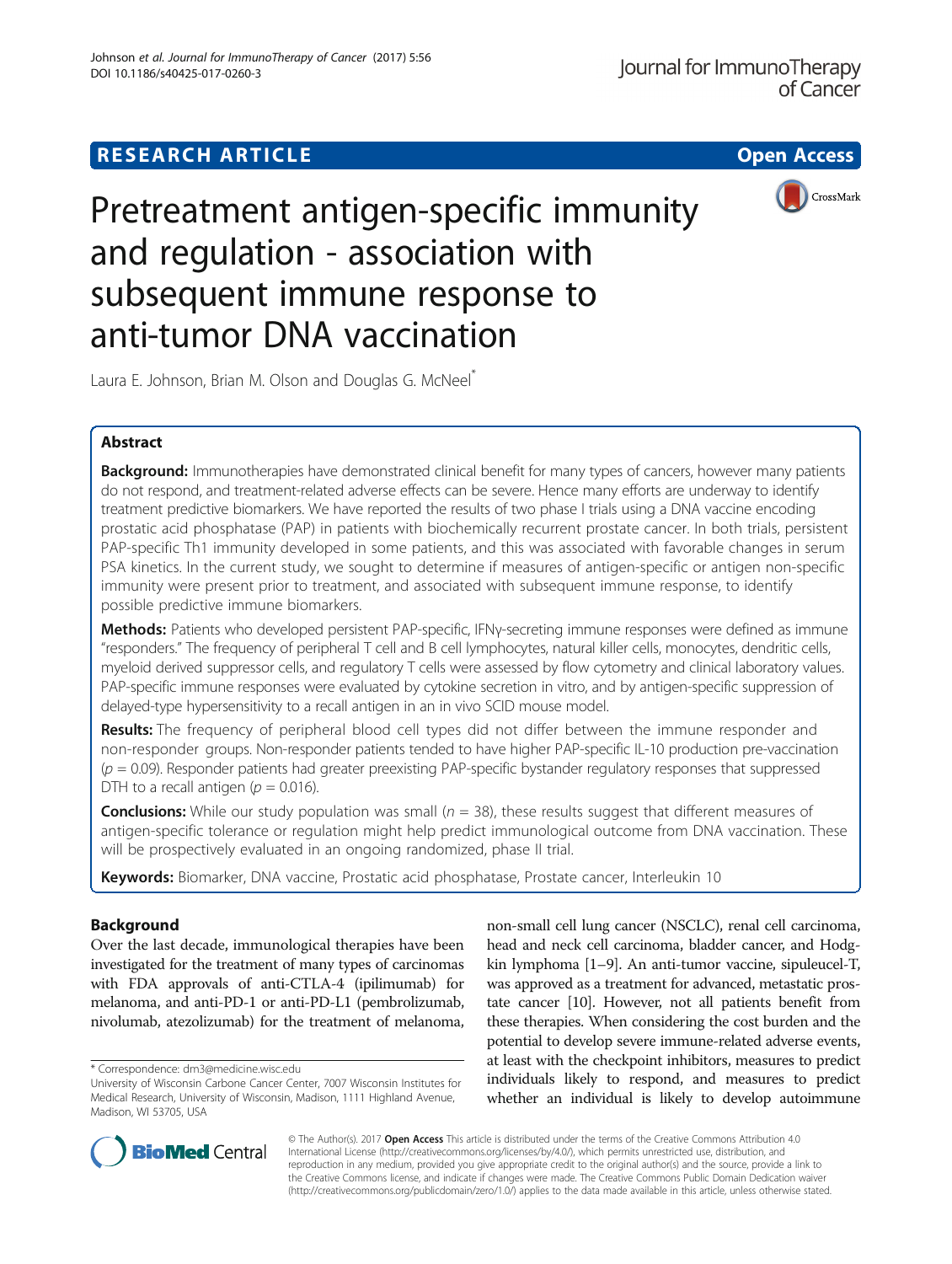toxicity, are greatly needed. Similarly, early treatment biomarkers that could help identify responders at an early phase of treatment would be useful to know whether to continue a particular therapy that may exhibit delayed clinical benefit.

Recently, many efforts have been made to identify immunological markers that can be used to predict the efficacy of anti-tumor treatments for individual patients. Mainly investigated in studies involving T cell checkpoint inhibitor immunotherapies, tumor cell phenotype and the tumor microenvironment status such as infiltrating lymphocytes, localized T cell checkpoint receptor expression, and mutational burden have been reported as potential biomarkers for a number of malignancies [[11](#page-9-0)–[13\]](#page-9-0). Recently, pathological evaluation of tumors for the presence of immune-infiltrating cells has led to the identification of "hot," "cold," and "ignored" tumors that appear to be associated with the likelihood of response to immune checkpoint inhibitors [[14](#page-9-0)]. Since obtaining tumor biopsies can be risky, expensive, incomplete (due to tumor heterogeneity) or infeasible (due to tumor location or absence of radiographically apparent disease) for many patients with advanced cancer, many have focused on peripheral blood markers, including serum proteins, cell-free nucleic acids, or immune cell subset populations [\[15](#page-9-0)–[17](#page-9-0)].

In the case of prostate cancer, checkpoint inhibitors have demonstrated little benefit as monotherapies [[18](#page-9-0)–[21](#page-9-0)]. However, anti-tumor vaccines targeting specific proteins have demonstrated anti-tumor effect. Clinical trials targeting prostate tumor antigens such as prostatic acid phosphatase (PAP) and prostate specific antigen (PSA) have demonstrated the ability to elicit antigenspecific immune responses and have had a positive impact on the overall survival of patients with castration resistant metastatic prostate cancer (mCRPC) [[10](#page-9-0), [22](#page-9-0)–[26\]](#page-9-0). For these antigen-specific therapies, the evaluation of antigenspecific immunity is feasible, and has been used as a biological marker of response to immunization. Moreover, the development of antibody and/or T cell responses to PAP after treatment with sipuleucel-T has been associated with greater overall survival [\[10, 27](#page-9-0)]. However, no markers to predict patients likely to respond to these therapies have been developed. This is particularly relevant to costly agents such as sipuleucel-T, or when considering combination therapies that might have greater toxicity. Preexisting antigen-specific T cells to prostate-specific antigens (PAP, PSA, and AR) have been reported in prostate cancer patients [\[28, 29\]](#page-10-0). The memory or regulatory phenotype of antigen-specific T cells has also been reported to affect the ability of a subject to develop a successful therapeutic immune response to antigen-targeted immunotherapies such as vaccines [\[30](#page-10-0)]. For example, Olson et al. reported the detection of PAP-specific effector responses after

immunization with a DNA vaccine encoding PAP was inhibited by preexisting PAP-specific CD8 + CTL4 + IL-35-secreting regulatory T cells located in the peripheral blood of 30% of prostate cancer patients tested [\[30](#page-10-0)]. Additionally, De Gruijl et al. have demonstrated that prolonged overall survival following treatment with a cancer vaccine (GVAX) in combination with ipilimumab was observed in patients with advanced prostate cancer who had high pretreatment frequencies of CD4+ CTLA-4+, CD4+ PD-1+, or differentiated (non-naïve) CD8+ T cells, or alternatively low pre-treatment frequencies of regulatory T cells or differentiated CD4+ T cells [[31\]](#page-10-0). Recently, a "peripheral immunoscore," calculated by using previously reported functional-based immune cell subset criteria, was shown to predict overall survival benefit in both breast and prostate cancer patients that were receiving vaccine-mediated therapies along with conventional, nonimmune treatments [\[32](#page-10-0)]. Thus, obtaining an "immunoscore" by determining the key cell subsets (either positive or negative), or evaluating for the presence and phenotype of preexisting antigen-specific T cells, may be useful to identify which patients are likely to respond to immunotherapy treatments.

We have previously reported the results from two clinical trials using a DNA vaccine encoding prostatic acid phosphatase in patients with low-volume PSArecurrent prostate cancer [[33, 34\]](#page-10-0). In both trials some patients developed persistent Th1-biased immune responses specific for the target antigen, PAP, however many did not. The detection of persistent IFNγsecreting T cell immunity as detected by ELISPOT was associated with favorable changes in PSA doubling time, suggesting that patients able to respond to immunization might have better outcomes [[35](#page-10-0)]. While this is formally being tested in a blinded, randomized phase II clinical trial, these findings suggest that the identification of predictive biomarkers associated with long-term immune outcome could be beneficial to prioritize subjects most likely to benefit from antitumor vaccines. This is particularly relevant as immune therapies may take many months to demonstrate biological effect or disease stabilization, and which may not exhibit radiographic responses as early measures of clinical response, particularly for patients treated in the adjuvant or minimal residual disease settings who do not have radiographically identifiable disease. In the current report, we evaluated clinical laboratory parameters, the composition of peripheral blood cell immune populations, and measures of antigen-specific immunity present at baseline for association with subsequent development of immune response. Results of these studies will be employed in prospective randomized trials for validation.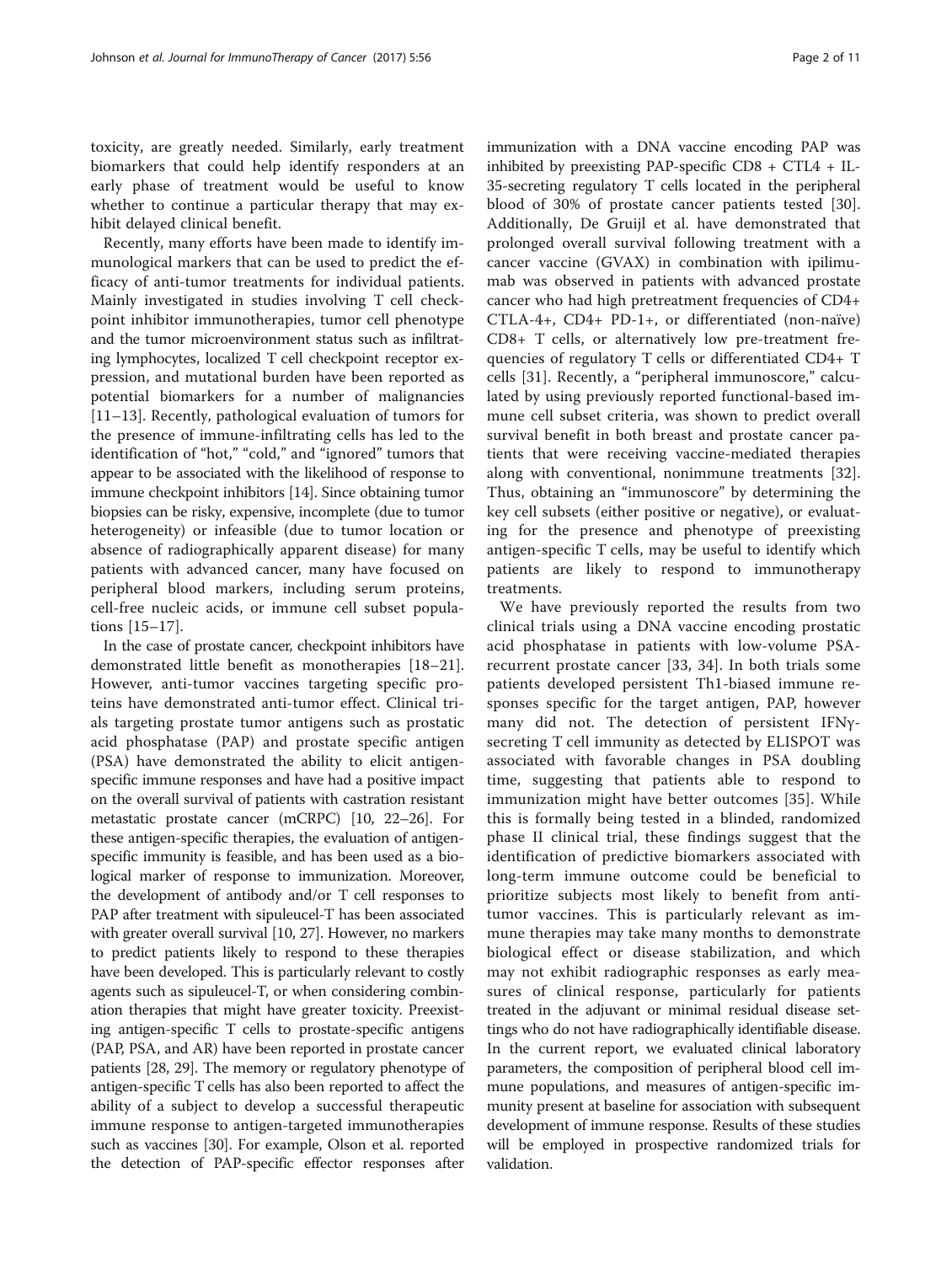## <span id="page-2-0"></span>Methods

## Patient and sample populations

Peripheral blood mononuclear cells (PBMC), cryopreserved in liquid nitrogen and remaining from two clinical trials in which patients were treated with a DNA vaccine encoding prostatic acid phosphatase (PAP), were used for these studies. These trials enrolled patients with biochemically recurrent (rising PSA), non-metastatic prostate cancer that were either non-castrate (NCT00582140,  $n = 22$ ) [[33](#page-10-0)], or castration-resistant (NCT00849121,  $n = 16$ ) [[34](#page-10-0)]. Samples were collected under University of Wisconsin IRB-approved protocols, and all patients gave written, informed consent for remaining samples to be used for research. Trial schemes with schedules of vaccine adminstration and analysis timepoints are shown in Fig. 1. Samples or clinical laboratories from these subjects were classified as being from individuals who developed persistent immunity (immune responder,  $n = 12$ ) or not (non-responder,  $n = 26$ ). Immune responders were previously defined as those subjects who had PAP-specific IFNγ release detected by ELISPOT at least twice over  $a \ge 3$ -month period in one year of follow up after the initial 12-week immunization series, with PAP-specific IFNγ release that was statistically significant compared with non-antigenspecific stimulation, at least 3-fold over the baseline, and with a frequency of at least 10 per  $10^6$  PBMC [\[35\]](#page-10-0).

## Immunophenotype analysis

Cryopreserved PBMCs were thawed, washed, rested for one hour at 37 °C, and filtered. To assess immune cell subtypes, PBMCs were stained with a panel of antibodies specific for CD4-PE-Cy 5.5 (clone SK3), CD33- PE (clone HIM3–4) (eBioscience, San Diego, CA), CD8-BV 605 (clone RPA-T8), CD14-Pac Blue (clone HCD14) (Biolegend, San Diego, CA), CD3-BV395 (clone UCHT1), CD56-PECy5 (clone B159), CD19-PECy7 (clone SJ258C1), HLA-DR PerCP Cy5 (clone G46–6), CD15-PE-CF594 (clone W6D3), CD66b-FITC (clone G10F5) (BD Biosciences, San Jose, CA), CD11c-APC (clone 3.9), and CD11b-APC Cy7 (clone M1/70) (Tonbo Biosciences, San Diego, CA) at 1:100 dilution for 30 min. at 4 °C. For the assessment of the T regulatory cells, PBMCs were stained for cell surface markers with antibodies specific for CD3- BV395, CD4-PE-Cy5.5, CD127-PE (clone HIL-7R-M21), and CD25-APC (clone 2A3) (BD Biosciences) at 4 °C for 30 min. Cells were then fixed using 2% formaldehyde (Polysciences, Inc. Warrington, PA), permeabilized (permeabilization buffer, eBioscience), and stained with an

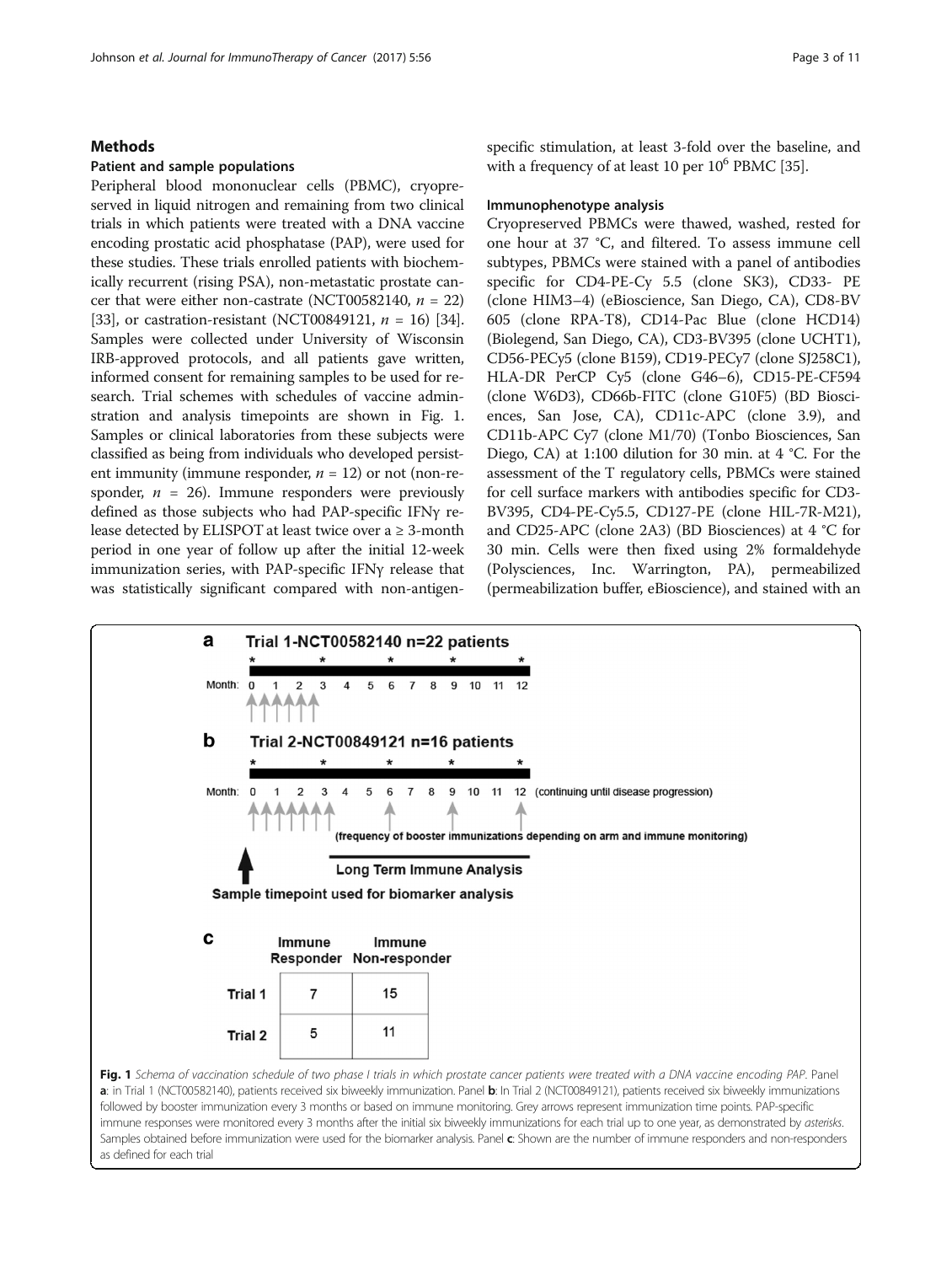antibody specific for FoxP3-FITC (clone 206D) (Biolegend) for 30 min. at 4 °C. All samples were stained with a Live Dead marker, Ghost Dye V510 (Tonbo Biosciences) at 1:250 dilution and debris/dead cells were gated out of the analysis. Samples were analyzed on a BD Fortessa cytometer (BD Biosciences). Immunophenotype analysis was based on the flow cytometry gating strategies (Additional file [1:](#page-9-0) Figure S1) as standardized for the human immunology project [\[36](#page-10-0)]. MDSCs were defined as CD3-, HLA-DR<sup>low/neg</sup>, CD33+, CD11b+, CD14+ cells and Tregs were defined as CD3+, CD4+, CD127-, CD25+, FoxP3+ cells [[37\]](#page-10-0).

## Cytokine analysis

Cryopreserved PBMCs were thawed, washed twice with Hank's balanced salt solution (Lonza, Walkersville, MD), and then rested for one hour at 37 °C. PBMCs were resuspended at  $2 \times 10^6$  cell/ml and cultured in T-cell medium (RPMI 1640 supplemented with L-glutamine, penicillin/streptomycin, ß-mercaptoethanol and 10% human AB serum) or Aim V medium (Invitrogen, Grand Island, NY) only (no antigen) or in the presence of 2 μg/ml PAP (Fitzgerald Industries, North Acton, MA), 2 μg/ml prostate specific antigen (PSA) (Lee Biosolutions, Maryland Heights, MO), 2 μg/ml androgen receptor ligand binding domain (AR LBD) (Invitrogen), or 5 μg/ml concanavalin A (Con A) (Sigma, St. Louis, MO) for 24– 72 h at 5%  $CO<sub>2</sub>/37$  °C. Supernatants were collected and analyzed for IFNγ, IL-2, IL-4, IL-6, IL-10, IL-17a, and granzyme B by cytokine bead array using standard methods (CBA flex kits, BD Biosciences). Samples were analyzed on an LSRII cytometer (BD Biosciences). Alternatively, for detection of antigen-specific IL-10 release, cryopreserved PBMCs were cultured in media only (no antigen), 2 μg/ml of a library of 15-mer peptides spanning the amino acid sequence of PAP or PSA and overlapping by 11 amino acids (LifeTein, Somerset, NJ), control peptide, or 40 ng/ml phorbol 12-myristate 13-acetate (PMA) and 1.3 μg/ml ionomycin for 5 h in the presence of 1.5 μM monensin for the last two hours. After incubation, cells were stained with CD4-PE-Cy5.5, CD3-BV395, CD8- BV605, CD19-PE (clone HIB19), CD56-PECy5, and Ghost dye780 (Tonbo Biosciences), permeabilized with cytofix/ cytoperm (BD Bioscience), and stained with an antibody specific for IL-10-Alexa 488 (clone JES3-9D7, Biolegend). Samples were analyzed on an LSRII cytometer (BD Biosciences).

## Trans Vivo delayed-type hypersensitivity (DTH)

PBMCs (7.5–10  $\times$  10<sup>6</sup>) were co-injected into the footpads of 6- to 8-week old SCID mice with phosphatebuffered saline (PBS, negative control), 25 μg tetanus/ diphtheria toxoid (TT/D; Aventis Pasteur, Bridgewater, NJ) alone (positive control) or together with 1 μg of human

PAP (Fitzgerald) or 1 μg of human PSA (Fitzgerald). Twenty-four hours later, the foot pad thickness was measured, in multiples of  $10^{-4}$  in., using a dial thickness gauge (Mitutoyo, Kawasaki, Japan). The net antigen-specific swelling was measured as antigen-specific swelling subtracted for the contribution obtained with PBMC and PBS, as previously reported [\[30\]](#page-10-0).

## Results

## Differences in absolute lymphocyte or monocyte counts in immune responding and non-responding patients were not detected

Clinical laboratory data and peripheral blood samples were available from subjects treated in one of two clinical trials (Fig. [1\)](#page-2-0). Patients were classified as immune responders or non-responders, as described above. Clinical laboratory data obtained within two weeks prior to beginning vaccination were evaluated for the number of lymphocytes, monocytes, neutrophils, and the ratio of lymphocytes-to-monocytes and lymphocytesto-neutrophils. As shown in Fig. [2](#page-4-0), no differences were observed in these parameters between immune responding and non-responding subjects. Similarly, peripheral blood samples obtained at baseline were evaluated for the frequency of different hematopoietic cell populations, including CD4+ and CD8+ lymphocytes, B cells, monocytes, natural killer cells, dendritic cells, CD4 + CD25 + FoxP3+ regulatory T cells, and myeloid derived suppressor cells (MDSC) (gating strategy demonstrated in Additional file [1](#page-9-0): Figure S1). As shown in Fig. [3,](#page-5-0) the frequencies of these populations were not statistically different between immuneresponding and non-responding subjects.

## Antigen-specific immune responses exist in patients before vaccination

We have previously reported that prostate antigen-specific immune responses exist in men with and without prostate cancer [[28](#page-10-0), [29](#page-10-0)]. We next investigated whether pretreatment PAP-specific immune responses were detectable in these subjects, and whether the type of T-cell immunity was associated with immune response outcome. PBMC were cultured in vitro with three different recombinant prostate-associated proteins, PAP, PSA, or the ligandbinding domain of the androgen receptor (AR LBD), and evaluated for antigen-specific cytokine secretion using a cytokine bead array analysis. Th1-type responses (IFNγ or granzyme B secreting), inflammatory-associated IL-6 responses, and IL-10-type regulatory responses were detected following stimulation with each of these prostate-associated proteins (Fig. [4](#page-6-0)). Th2-type responses (secreting IL-2 or IL-4) and Th17-type responses were not detected. Despite the presence of Th1 responses at baseline, PAP-specific secretion of IFNγ, granzyme B or IL-6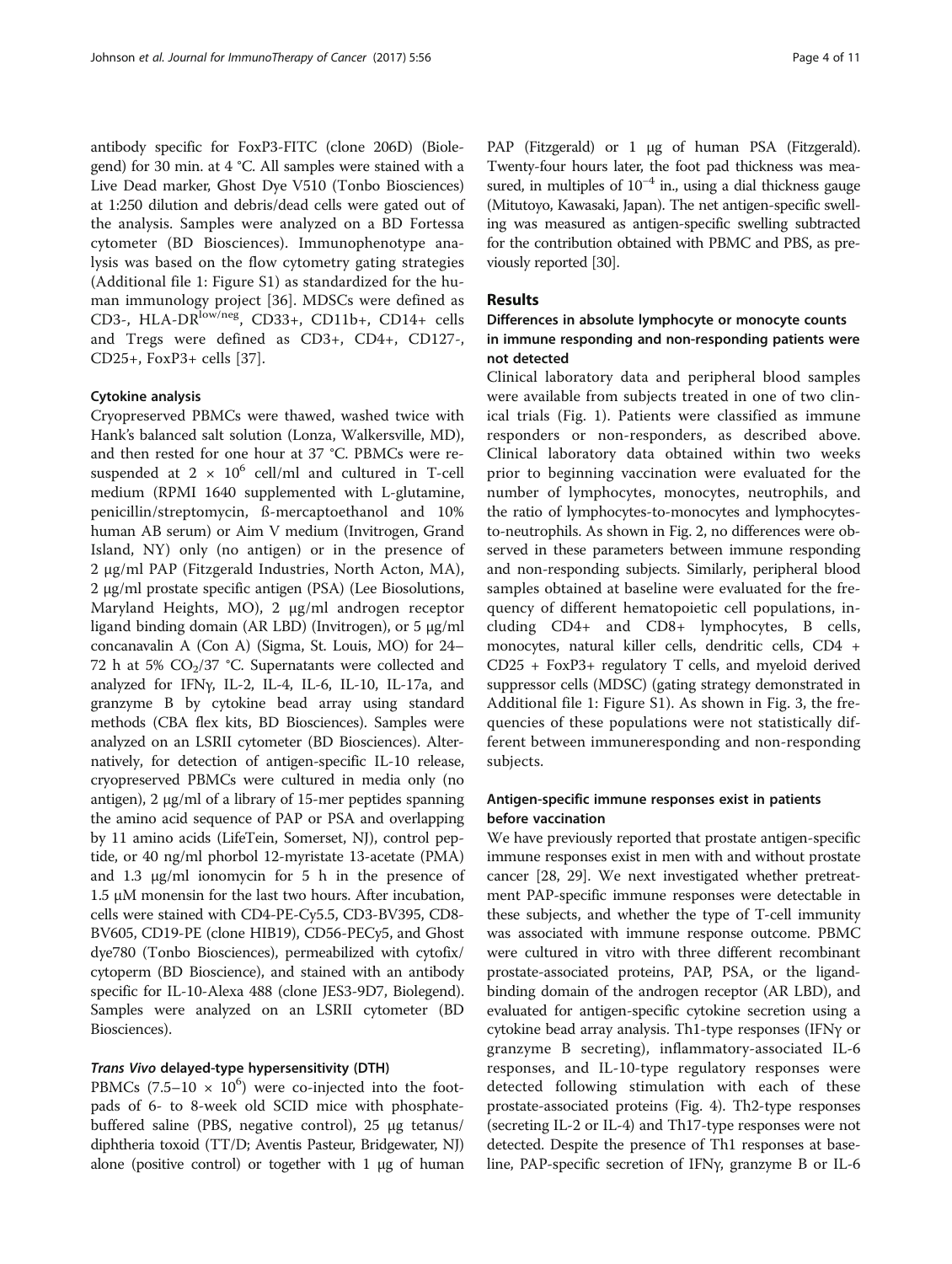<span id="page-4-0"></span>

was not significantly different between immune responders and non-responders. However, PAP-specific secretion of IL-10 tended to be higher, albeit not significantly, in non-responding patients (Fig. [4e,](#page-6-0) p=0.09). In these patients, IL-10 was found to be expressed by both CD4+ and CD8+ T cells following similar analysis with flow cytometric intracellular cytokine staining (data not shown). Antigen-specific secretion of IFNγ, granzyme B, IL-6 and IL-10 were confirmed by ELISA using supernatants from antigen-stimulated T-cell cultures (data not shown). Next, we determined the number of patients with significant immune responses to one or more prostate cancer-associated antigens (compared to media alone). 88% patients had preexisting Th1 immune responses (IFNγ and Grz secreting) to the androgen receptor with the majority of these patients (52%) recognizing other prostate-specific antigens, PSA and PAP (Table [1](#page-7-0)). Interestingly, preexisting T cells of both Th1 and IL-10 secreting phenotypes were detected in the same patients. None of these patients had preexisting T cells that recognized PAP or PSA alone but only in combination with other prostate-specific antigens. There was no association between response to multiple antigens and development of long term Th1 immune response to the PAP vaccine target antigen (Table [1](#page-7-0)).

## Antigen-specific regulatory immune responses exist in patients prior to vaccination

The detection of IL-10-secreting cells specific for PAP, higher in patients without evidence of subsequent Th1-biased immunity, suggested that the presence of antigen-specific regulation or tolerance might be important as a negative predictive factor to the development of immunity after vaccination. We have previously reported

that a *trans vivo* delayed-type hypersensitivity (tvDTH) model, using peripheral blood cells and antigens placed into the footpads of SCID mice, could be used to evaluate different means of T cell immune regulation. We found that PAP-specific regulatory cells  $(CD8 + CTLA-4+)$ , able to suppress a DTH response to a recall antigen, were detectable in some patients, with this regulatory effect mediated by IL-35 [[30\]](#page-10-0). Using this method, we found that PAP-specific bystander immune suppression of a DTH response to a recall tetanus antigen was detectable in both responder and non-responder patients (Fig. [5a](#page-7-0)). However, the amplitude of suppression was significantly greater in immune responder patients  $(p = 0.012,$  Fig. [5c](#page-7-0)). In patients with PAP-specific IL-10 secreting T cells, DTH responses to PAP could not be detected if antibody to IL-10 was co-administered with PAP protein (data not shown). This suggests that preexisting PAP-specific T cells with bystander regulatory function are not associated with absolute tolerance, as individuals with this type of response had the capacity to respond to immunization. Moreover, this likely represents a different cell population than IL-10-secreting T cells, as was suggested by our prior study [\[30](#page-10-0)]. PSAspecific bystander immune suppression was only rarely detected, and was not associated with response to PAPspecific vaccination (Fig. [5b](#page-7-0), d).

## **Discussion**

In this study we investigated different baseline immune measures, antigen-specific and antigen non-specific, as possible predictors of immunological response to antigenspecific vaccination using a DNA vaccine encoding the tumor antigen PAP. We found that non-antigen-specific immune measures, such as frequencies of circulating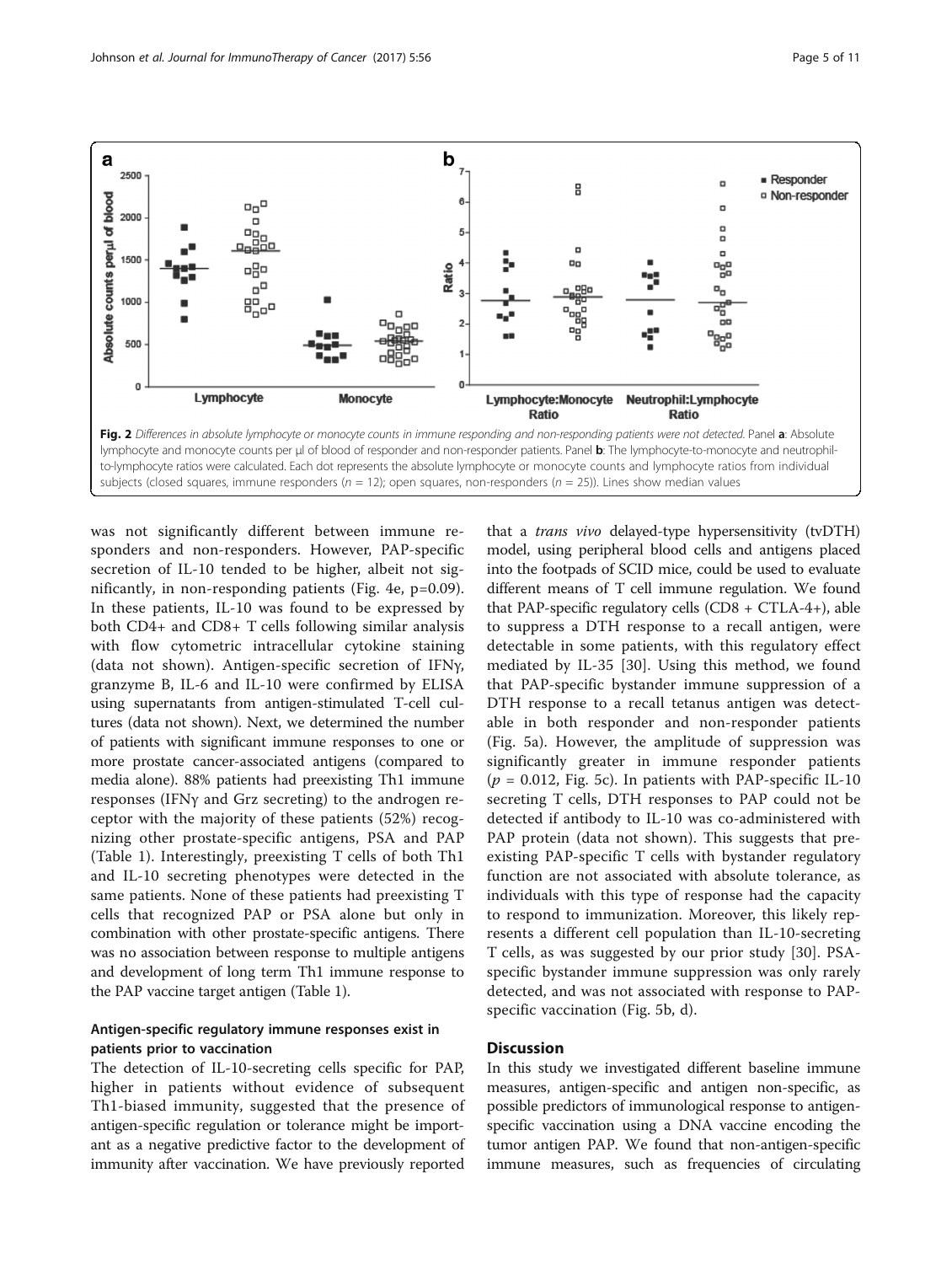<span id="page-5-0"></span>

immune cell subsets, were not associated with the development of persistent Th1-biased T cell immune response to vaccination, whereas the presence and type of pre-existing regulatory-type antigen-specific T-cell immunity was most associated with the development of persistent IFNγ-secreting antigen-specific T cell immunity. These findings suggest that similar methods could be used to triage patients towards an ideal antigen-specific anti-tumor vaccine, and potentially that methods to block antigen-specific regulatory cells could improve the outcome from anti-tumor vaccines. Future studies will prospectively evaluate in validation studies whether the presence of antigen-specific IL-10 secreting immunity or bystander immune suppression can specifically serve as predictive immune biomarkers for antigen-specific vaccination.

There is currently great interest in the development of predictive and prognostic biomarkers for cancer immunotherapies [\[38, 39](#page-10-0)]. Much of this focus has been for T-cell checkpoint inhibitor therapies. The identification of predictive biomarkers is particularly relevant for immune-based therapies because not all patients derive immediate clinical benefit as determined by radiographic imaging, hence being able to identify patients unlikely to respond could save great cost and potential toxicity to these individuals. Higher baseline absolute leukocyte count (ALC) and relative lymphocyte count (RLC), and lower frequencies of circulating MDSC, have been identified as being associated with a favorable prognosis in melanoma patients treated with ipilimumab or pembrolizumb [\[15](#page-9-0), [16](#page-9-0)]. Similarly, tumor biopsies demonstrating an "inflamed" phenotype with high numbers of tumor-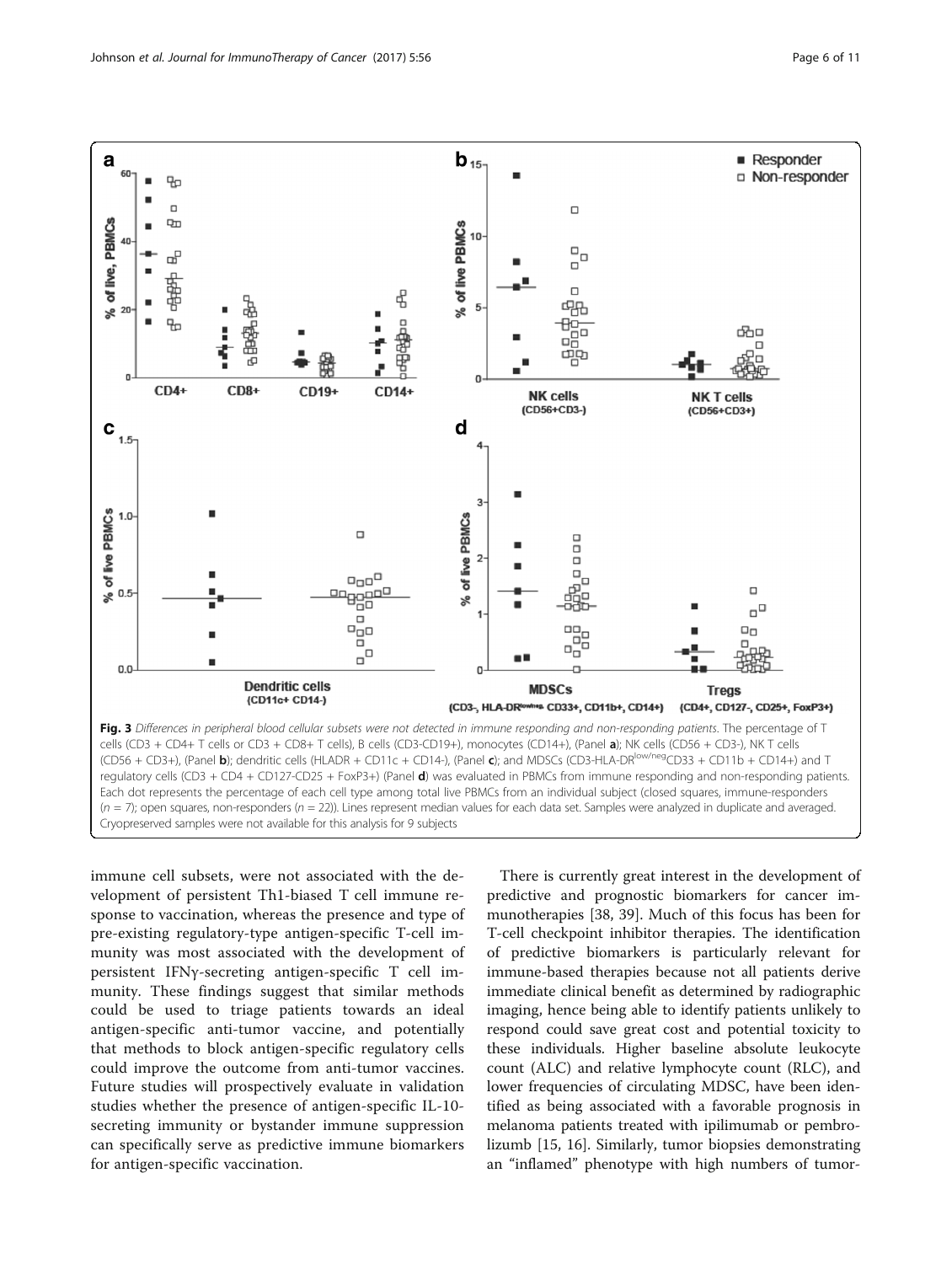<span id="page-6-0"></span>

1 or 3 day(s) with PAP, PSA, AR LBD (AR), and Con A. Supernatants from cultures were collected and analyzed for cytokine concentrations (a) Granzyme B, (b) IFNγ, (c) IL-2, (d) IL-4, (e) IL-10, (f) IL-6, and (g) IL-17a using a cytokine bead array. Each dot represents the cytokine expression level for an individual prostate cancer patient (closed squares-responders ( $n = 7$ ) and open square-non-responders ( $n = 23$ )). Samples were analyzed in triplicates and averaged. Lines represent median values for each data set. Statistical comparisons were made using a Mann Whitney t test. As in Fig. [3](#page-5-0), cryopreserved samples were not available for 8 subjects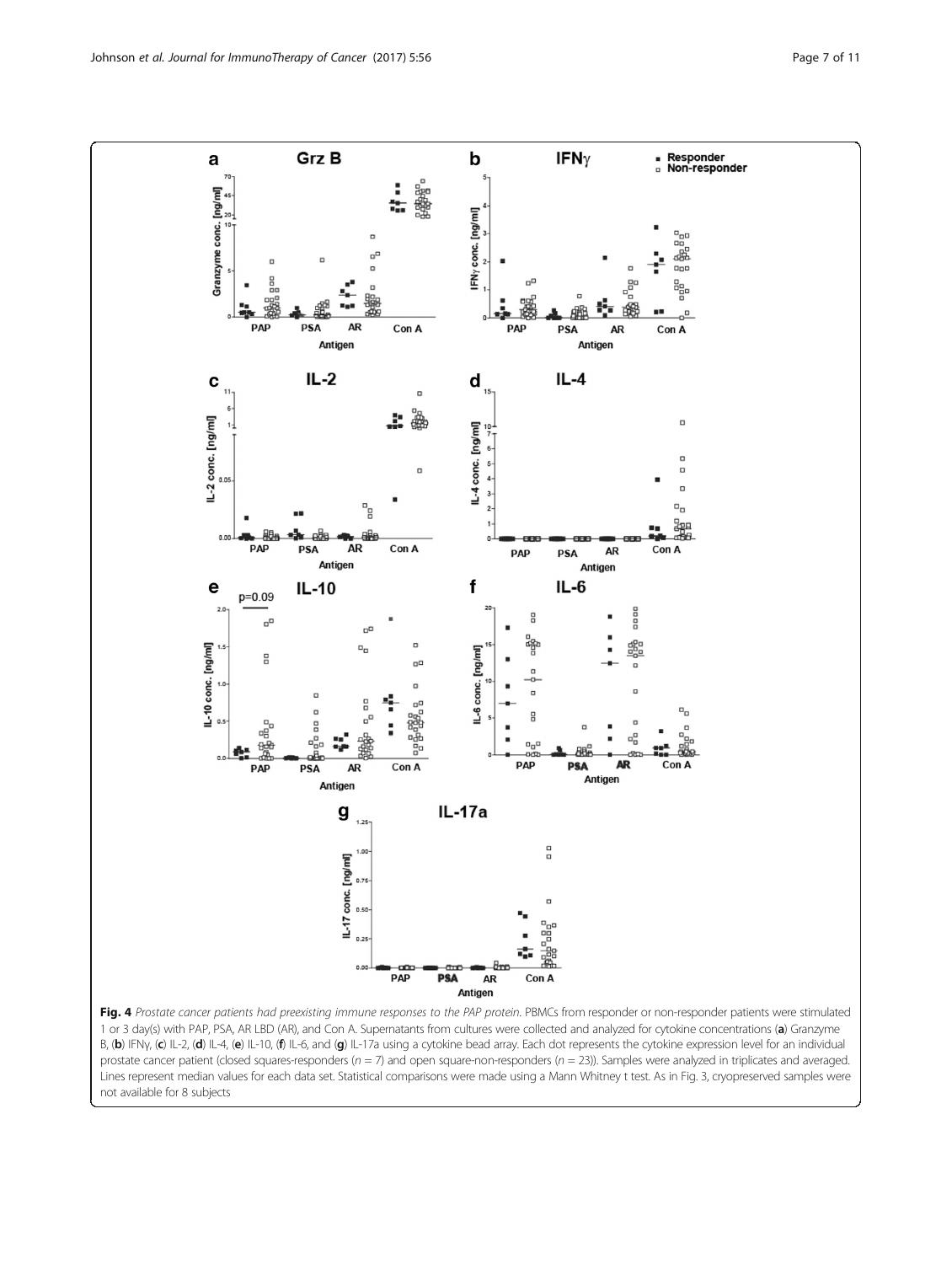<span id="page-7-0"></span>Table 1 Patients had preexisting T cells to multiple prostatespecific proteins. Shown are the number and % of patients with IFNγ-, granzyme B- (Grz), IL-10-, or IL-6-secreting responses to one or more (or none) of the three prostate cancer-associated proteins (PAP, PSA or AR)

|                  | IFNy    | Grz       | $IL-10$   | $IL-6$  |
|------------------|---------|-----------|-----------|---------|
|                  | n (%)   | n(%)      | n (%)     | n (%)   |
| None             | 4(13.3) | 3(10)     | 1(3.3)    | 9(30)   |
| PAP              | 0       | 0         | 0         | 0       |
| PSA              | 0       | 0         | $\Omega$  | 0       |
| AR               | 2(6.6)  | 3(10)     | 4(13.3)   | 0       |
| $PAP + PSA$      | 0       | 0         | 0         | 0       |
| $PSA + AR$       | 0       | 1(3.3)    | $\Omega$  | 0       |
| $PAP + AR$       | 9(30)   | 7(23.3)   | 9(30)     | 13 (43) |
| $PAP + AR + PSA$ | 15 (50) | 16 (53.3) | 16 (53.3) | 8(27)   |

infiltrating T cells, high expression of PD-L1 on tumor cells, and PD1 expression on infiltrating T cells have all been reported to be associated with clinical responses to pembrolizumab [\[3](#page-9-0), [40](#page-10-0)–[44](#page-10-0)]. In our study, tumor biopsy specimens were not available for analysis, a situation common to most trials and standard clinical practice, and therefore we focused on peripheral blood measures. A high circulating neutrophil to lymphocyte ratio (NLR) has been previously reported to be an adverse prognostic factor for patients with metastatic castration-resistant prostate cancer [[45](#page-10-0)–[47](#page-10-0)]. A high NLR ratio may indicate an increased neutrophil-dependent inflammatory response and decreased adaptive anti-tumor immune response.

However we found that these non-specific peripheral blood immune measures, including pre-treatment lymphocyte subset and circulating MDSC frequencies, were not different between vaccine immune responders and non-responders.

We have previously reported that patients with prostate cancer can have existing Th1-biased immune responses specific for different tumor-associated antigens [\[28](#page-10-0), [29](#page-10-0)]. We have also identified that PAP-specific, IL-35 expressing regulatory responses can be identified in patients [[30](#page-10-0)]. In the current study, we specifically assessed whether different types of pre-existing immunity might affect the outcome of immunization in which the goal was to elicit a persistent Th1-biased immune response to the target antigen. Our results indicated PAP-specific secretion of IL-10 levels tended to be higher in immune non-responding patients, albeit not statistically significantly so. This implied that antigen-specific IL-10 secretion may limit the ability to generate a Th1-biased response with immunization. This is not surprising since IL-10 production has been associated with a tolerant phenotype. This further suggests



PSA. Each dot represents the net swelling (10<sup>−4</sup> in.) after 24 h. This was defined as the antigen-specific swelling measurement minus the swelling due to the PBMCs and PBS alone. Shown is the net DTH immune response (10−<sup>4</sup> in.) to TT/D alone (closed circles, responders; closed squares, non-responders) or in combination with PAP (a) or PSA (b) (circles, immune responders; squares, immune non-responders) for each patient. Statistical comparisons were made using a paired, non-parametric t test analysis. The log-transformed fold change is shown comparing c) TT/D PAP to TT/D and d) TT/D PSA to TT/D for immune responders and non-responders. Comparison of fold change was made using a Mann Whitney t test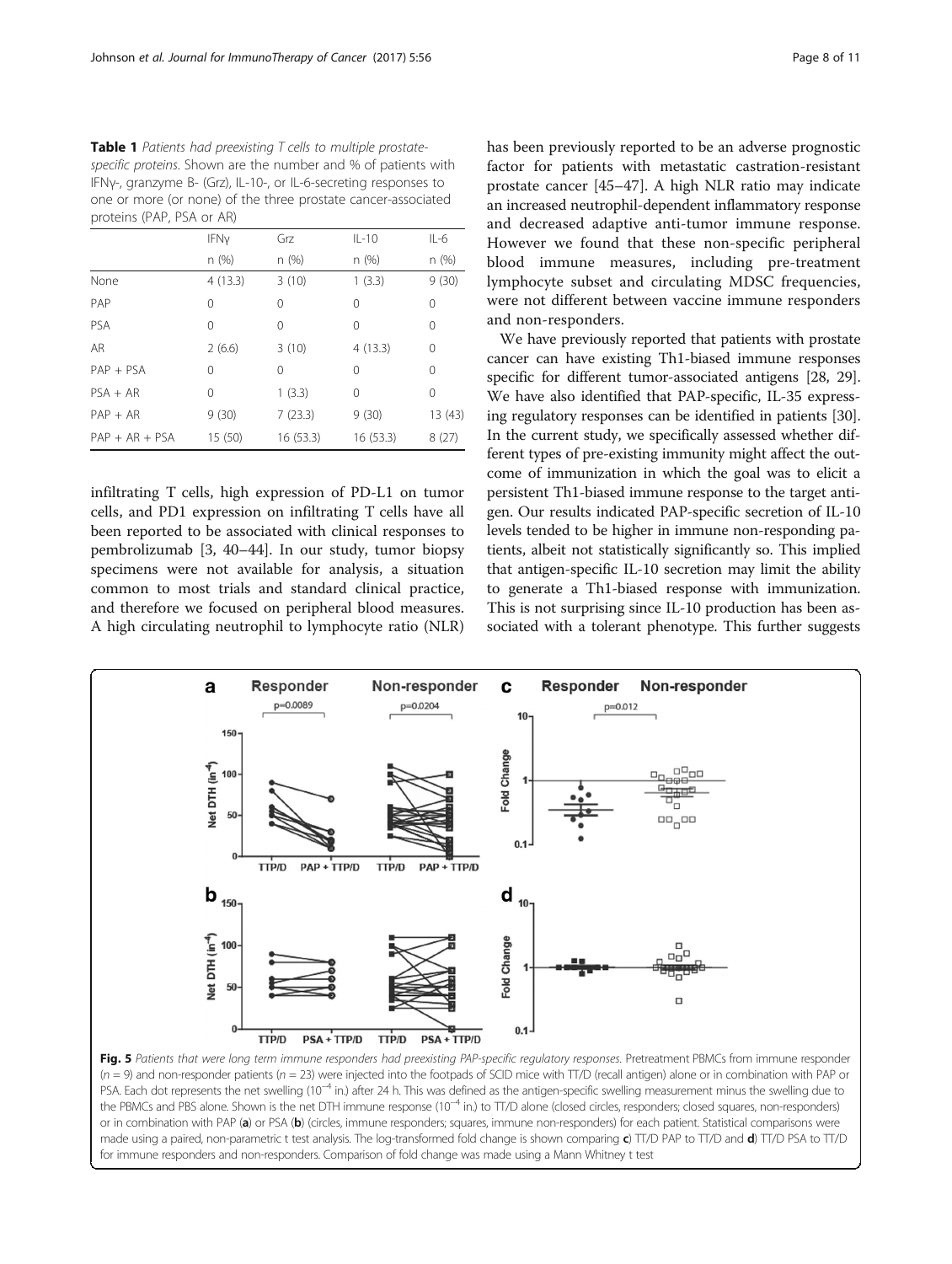that combining IL-10 blockade with immunization could be advantageous direction for future studies. In fact, several strategies are being investigated in preclinical studies to specifically block IL-10, including antibodies to IL-10 or its receptor, antisense oligonucleotides, and siRNA approaches, and an anti-IL-10 antibody is being investigated in human trials. It has been reported in a mouse melamona model that tumors engineered to overexpress IL-10 have less macrophage infiltration, lower expression of MHC class I molecules, and a more aggressive tumor phenotype, which could be abrogated by treatment with an anti-IL-10 antibody [[48](#page-10-0)]. Moreover, Kalli et al. demonstrated in two different murine tumor models that combining a dendritic cell vaccine targeting gp100 along with anti-IL-10 treatment resulted in 100% tumor protection [[49](#page-10-0)]. Such findings support the concept of combining antigen-specific vaccines with anti-IL-10 treatment in human trials.

Antigen-specific secretion of IL-10 tended to be observed in patients that did not develop persistent PAPspecific Th1 immunity following immunization, however our sample size was small and this was not statistically significant. Hence it will be important to test this prospectively in future trials using this specific DNA vaccine with a larger number of subjects. At present, it is unknown whether antigen-specific IL-10 secretion could serve as a general predictive biomarker for antigenspecific vaccines, or whether our findings are specific to this DNA vaccine. This is important, since sipuleucel-T is an FDA-approved vaccine for the treatment of advanced prostate cancer and similarly targets the PAP antigen [\[10\]](#page-9-0). To date, there are no predictive biomarkers for sipuleucel-T. If PAP-specific IL-10 secretion similarly identifies patients unlikely to immunologically respond to sipuleucel-T, that could save tremendous cost and time for individual patients. Moreover, our results suggest that some individuals develop antigen-specific IL-10 secretion to distinct tumor-associated antigens and not others, but overall that preexisting immune responses to two or more prostate cancer-associated proteins (AR, PAP, and/or PSA) were common (83% of individuals). This is particularly relevant for prostate cancer in which another anti-tumor vaccine, Prostvac, is in advanced stages of clinical testing [\[24](#page-9-0)]. If also approved, there could be two anti-tumor vaccines, targeting different prostate antigens, approved for the same patient population. Measures to identify patients more likely to respond to one therapy versus the other could be extremely useful to choose the best therapy for individual patients.

In this study, we observed that patients that were able to develop a long-term, IFNγ response after vaccination had pre-existing antigen-specific cells that elicited bystander suppression in a tvDTH model. This suggests the presence of PAP-specific, IL-35-secreting regulatory T cells in these patients, as we have previously reported [\[30](#page-10-0)]. This further suggests that the type of T cell regulation, as opposed to an IL-10-secreting and potentially tolerant response, may be predictive for response to antigen-specific immunization. Specifically, it is conceivable that the detection of this antigenspecific bystander regulatory phenotype indicates the presence of Th1-biased antigen-specific T cells that can be augmented with vaccination. Interestingly, our results from the DTH bystander suppressor assay suggest that these responses develop specific for some antigens but not others, as PAP-specific bystander suppression T cells were observed in more patients than PSA-specific bystander suppression. Clearly this is an area for future study, and specifically to determine whether PAP-specific IL-35 secretion might be a simpler means of detecting this type of antigen-specific regulation than using the in vivo SCID mouse DTH method. In fact, we did attempt to determine whether IL-35 could be measured directly by ELISA following antigen-specific stimulation in vitro, however we were unable to identify antibodies or commercial kits that could reliably detect IL-35 and distinguish it from other interleukins containing its IL-12p35 and Ebi3 subunits (data not shown).

## Conclusions

In summary, we sought to determine if measures of antigen-specific or antigen non-specific immunity were associated with immune response (the development of persistent antigen-specific Th1 immunity) to DNA immunization to identify possible predictive immune biomarkers. The frequency of different peripheral blood cell populations evaluated pretreatment was not associated with the the development of tumor antigen-specific Th1 cells following DNA immunization. However, non-immune responder patients tended to have higher antigen-specific IL-10 secretion prevaccination, suggesting this might be investigated as a negative predictive biomarker for immune response to PAP-targeted DNA immunization, at least using a vaccine as a monotherapy. Our results also suggest that the identification of antigen-specific bystander suppression, detected in our study using a trans-vivo DTH assay in SCID mice, might be investigated as a positive predictive biomarker for immune response to immunization. Our study was limited by a small sample size ( $n = 38$ ), multiple comparisons with the overall small sample set, and the retrospective design of this analysis. Consequently, we plan to prospectively test these findings in an ongoing randomized phase II trial evaluating this same DNA vaccine in patients with early, recurrent prostate cancer (NCT0134652).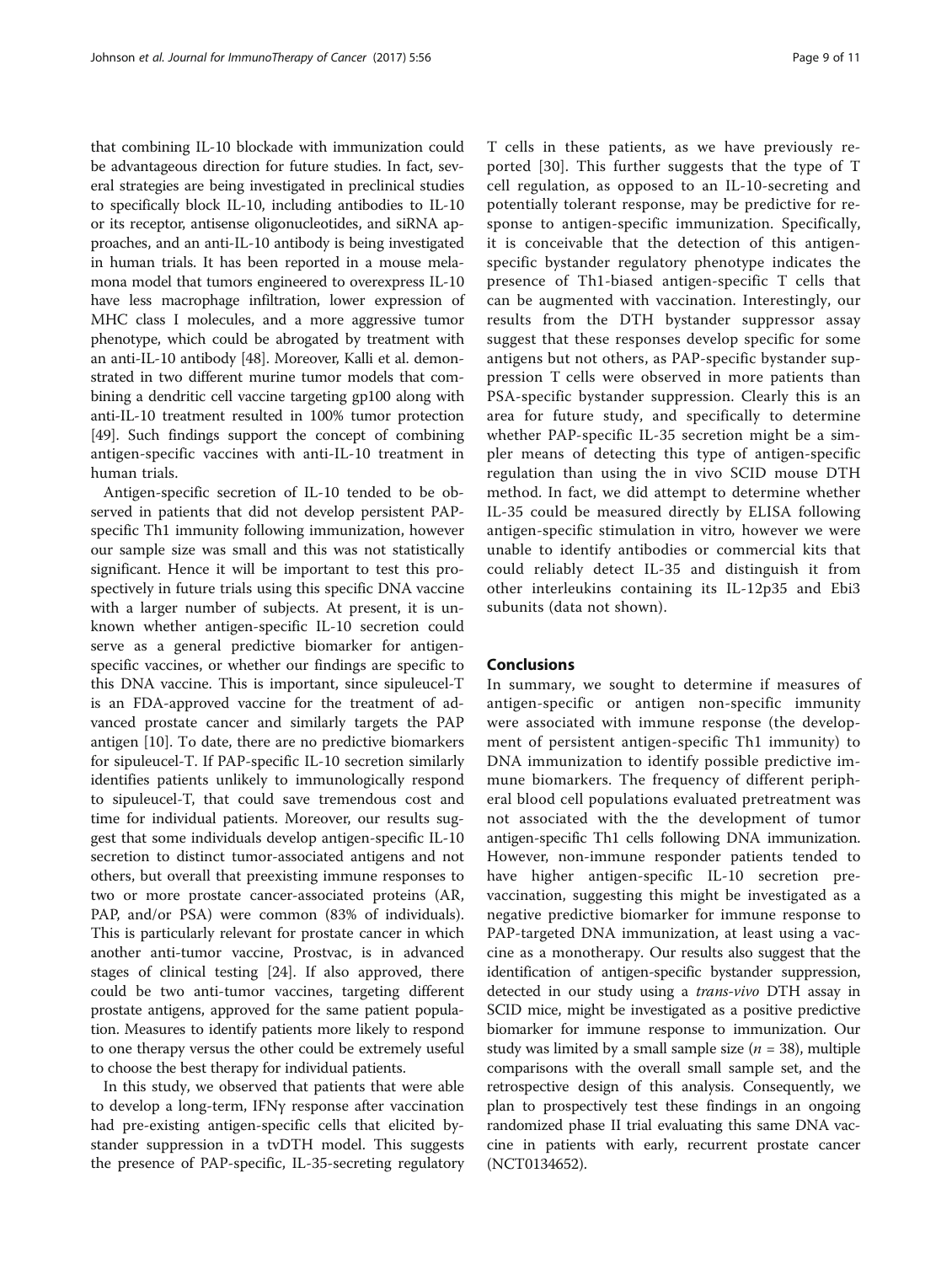## <span id="page-9-0"></span>Additional file

[Additional file 1: Figure S1.](dx.doi.org/10.1186/s40425-017-0260-3) Flow cytometry gating strategy for the immunophenotype analysis. Dead cells were excluded by gating on the negative cell population for the live dead marker, Ghost Dye V510. Duplicates were removed by progressive gating on FSC-A and FSC-H. A morphological gate was defined using SSC-A and FSC-H. A) The gating strategy for populations of monocyte, dendritic cells, and natural killer cells were defined as the following markers: monocyte (CD3-CD19-CD14 +), dendritic cells (CD3-CD19-HLADR+CD11c+), and natural killer cells (CD3-CD19-CD56+) [\[37](#page-10-0)]. MDSC cells were defined as Lin- (CD3-CD19-), HLADRlow, CD33+CD11b+. B) The gating strategy for populations of B cells and T cells were defined as the following: CD8+ T cells (CD3+ CD8 +), CD4+ T cells (CD3+CD4+), and B cell lymphocytes (CD3-CD19+). Regulatory T cells were defined as CD4+CD127<sup>low</sup>CD25+FoxP3+. CD25+ and FoxP3+ gating were based on FMOs. (DOCX 467 kb)

### **Abbreviations**

AR: androgen receptor; CTLA-4: cytotoxic T lymphocyte antigen-4; DNA: deoxyribonucleic acid; DTH: delayed type hypersensitivity; ELISPOT: enzyme-linked immunosorbent spot assay; IL-X: interleukin-X; MDSC: myeloid derived suppressor cell; PAP: prostatic acid phosphatase; PBMC: peripheral blood mononuclear cells; PSA: prostate specific antigen

#### Acknowledgements

We thank Dr. William Burlingham and Eva Jankowska-Gan for technical support, and Drs. Melissa Gamat and Glenn Liu for critical review of the manuscript.

#### Funding

This work supported by NIH P30 CA014520, CA132267, and Department of Defense Prostate Cancer Research Program W81XWH-05-1-0404.

#### Availability of data and materials

The datasets used and/or analysed for the current study are available from the corresponding author on reasonable request.

#### Authors' contributions

LEJ participated in the study design, data acquisition, analysis, and wrote the manuscript. BMO participated in the data acquisition, analysis, and manuscript preparation. DGM participated in the funding, study design, analysis, and manuscript preparation. All authors read and approved the final manuscript.

#### Ethics approval and consent to participate

Samples were collected under University of Wisconsin IRB-approved protocols from two clinical trials (NCT00582140 and NCT00849121), and all patients gave written, informed consent for remaining samples to be used for research.

#### Consent for publication

Not applicable.

#### Competing interests

DGM has ownership interest, receives research support, and serves as consultant to Madison Vaccines, Inc. which has licensed material described in this manuscript. The authors declare that they have no competing interests.

## Publisher's Note

Springer Nature remains neutral with regard to jurisdictional claims in published maps and institutional affiliations.

## Received: 17 May 2017 Accepted: 23 June 2017 Published online: 18 July 2017

#### References

- Topalian SL, et al. Survival, durable tumor remission, and long-term safety in patients with advanced melanoma receiving nivolumab. J Clin Oncol. 2014;32(10):1020–30.
- 2. Weber JS, et al. Nivolumab versus chemotherapy in patients with advanced melanoma who progressed after anti-CTLA-4 treatment

(CheckMate 037): a randomised, controlled, open-label, phase 3 trial. Lancet Oncol. 2015;16(4):375–84.

- 3. Garon EB, et al. Pembrolizumab for the treatment of non-small-cell lung cancer. N Engl J Med. 2015;372(21):2018–28.
- 4. Motzer RJ, et al. Nivolumab for metastatic renal cell carcinoma: results of a randomized phase II trial. J Clin Oncol. 2015;33(13):1430–7.
- 5. Postow MA, et al. Nivolumab and ipilimumab versus ipilimumab in untreated melanoma. N Engl J Med. 2015;372(21):2006–17.
- 6. Larkin J, Hodi FS, Wolchok JD. Combined Nivolumab and Ipilimumab or Monotherapy in untreated melanoma. N Engl J Med. 2015;373(13):1270–1.
- 7. Wolchok JD, et al. Ipilimumab monotherapy in patients with pretreated advanced melanoma: a randomised, double-blind, multicentre, phase 2, dose-ranging study. Lancet Oncol. 2010;11(2):155–64.
- 8. McDermott DF, et al. Atezolizumab, an anti-Programmed Death-Ligand 1 antibody, in metastatic renal cell carcinoma: long-term safety, clinical activity, and immune correlates from a phase Ia study. J Clin Oncol. 2016;34(8):833–42.
- 9. Rosenberg JE, et al. Atezolizumab in patients with locally advanced and metastatic urothelial carcinoma who have progressed following treatment with platinum-based chemotherapy: a single-arm, multicentre, phase 2 trial. Lancet. 2016;387(10031):1909–20.
- 10. Kantoff PW, et al. Sipuleucel-T immunotherapy for castration-resistant prostate cancer. N Engl J Med. 2010;363(5):411–22.
- 11. Galon J, et al. Type, density, and location of immune cells within human colorectal tumors predict clinical outcome. Science. 2006;313(5795):1960–4.
- 12. Galon J, et al. Cancer classification using the Immunoscore: a worldwide task force. J Transl Med. 2012;10:205.
- 13. Topalian SL, et al. Mechanism-driven biomarkers to guide immune checkpoint blockade in cancer therapy. Nat Rev Cancer. 2016;16(5):275–87.
- 14. Gajewski TF, Schreiber H, Fu YX. Innate and adaptive immune cells in the tumor microenvironment. Nat Immunol. 2013;14(10):1014–22.
- 15. Weide B, et al. Baseline biomarkers for outcome of melanoma patients treated with Pembrolizumab. Clin Cancer Res, 2016;22:5487–96.
- 16. Martens A, et al. Baseline peripheral blood biomarkers associated with clinical outcome of advanced melanoma patients treated with Ipilimumab. Clin Cancer Res. 2016;22(12):2908–18.
- 17. Martens A, et al. Increases in absolute lymphocytes and circulating CD4+ and CD8+ T cells are associated with positive clinical outcome of melanoma patients treated with Ipilimumab. Clin Cancer Res. 2016;22(19):4848–58.
- 18. Slovin SF, et al. Ipilimumab alone or in combination with radiotherapy in metastatic castration-resistant prostate cancer: results from an open-label, multicenter phase I/II study. Ann Oncol. 2013;24(7):1813–21.
- 19. Kwon ED, et al. Ipilimumab versus placebo after radiotherapy in patients with metastatic castration-resistant prostate cancer that had progressed after docetaxel chemotherapy (CA184-043): a multicentre, randomised, double-blind, phase 3 trial. Lancet Oncol. 2014;15(7):700–12.
- 20. McNeel DG, et al. Phase I trial of a monoclonal antibody specific for {alpha}v{beta}3 Integrin (MEDI-522) in patients with advanced malignancies, including an assessment of effect on tumor perfusion. Clin Cancer Res. 2005;11(21):7851–60.
- 21. Brahmer JR, et al. Safety and activity of anti-PD-L1 antibody in patients with advanced cancer. N Engl J Med. 2012;366(26):2455–65.
- 22. Kantoff P, et al. Randomized, double-blind, vector-controlled study of targeted immunotherapy in patients with hormone-refractory prostate cancer [abstract]. J Clin Oncol. 2005;24(18S):2501.
- 23. Kantoff PW, et al. Randomized, double-blind, vector-controlled study of targeted immunotherapy in patients (pts) with hormone-refractory prostate cancer (HRPC). Proc Am Soc Clin Oncol. 2006;24:100s. Abstract 2501
- 24. Kantoff PW, et al. Overall survival analysis of a phase II randomized controlled trial of a Poxviral-based PSA-targeted immunotherapy in metastatic castrationresistant prostate cancer. J Clin Oncol. 2010;28(7):1099–105.
- 25. Small EJ, et al. Placebo-controlled phase III trial of immunologic therapy with sipuleucel-T (APC8015) in patients with metastatic, asymptomatic hormone refractory prostate cancer. J Clin Oncol. 2006;24(19):3089–94.
- 26. Gulley JL, et al. Immunologic and prognostic factors associated with overall survival employing a poxviral-based PSA vaccine in metastatic castrate-resistant prostate cancer. Cancer Immunol Immunother. 2010;59(5):663–74.
- 27. Sheikh NA, et al. Sipuleucel-T immune parameters correlate with survival: an analysis of the randomized phase 3 clinical trials in men with castration-resistant prostate cancer. Cancer Immunol Immunother. 2013;62(1):137–47.